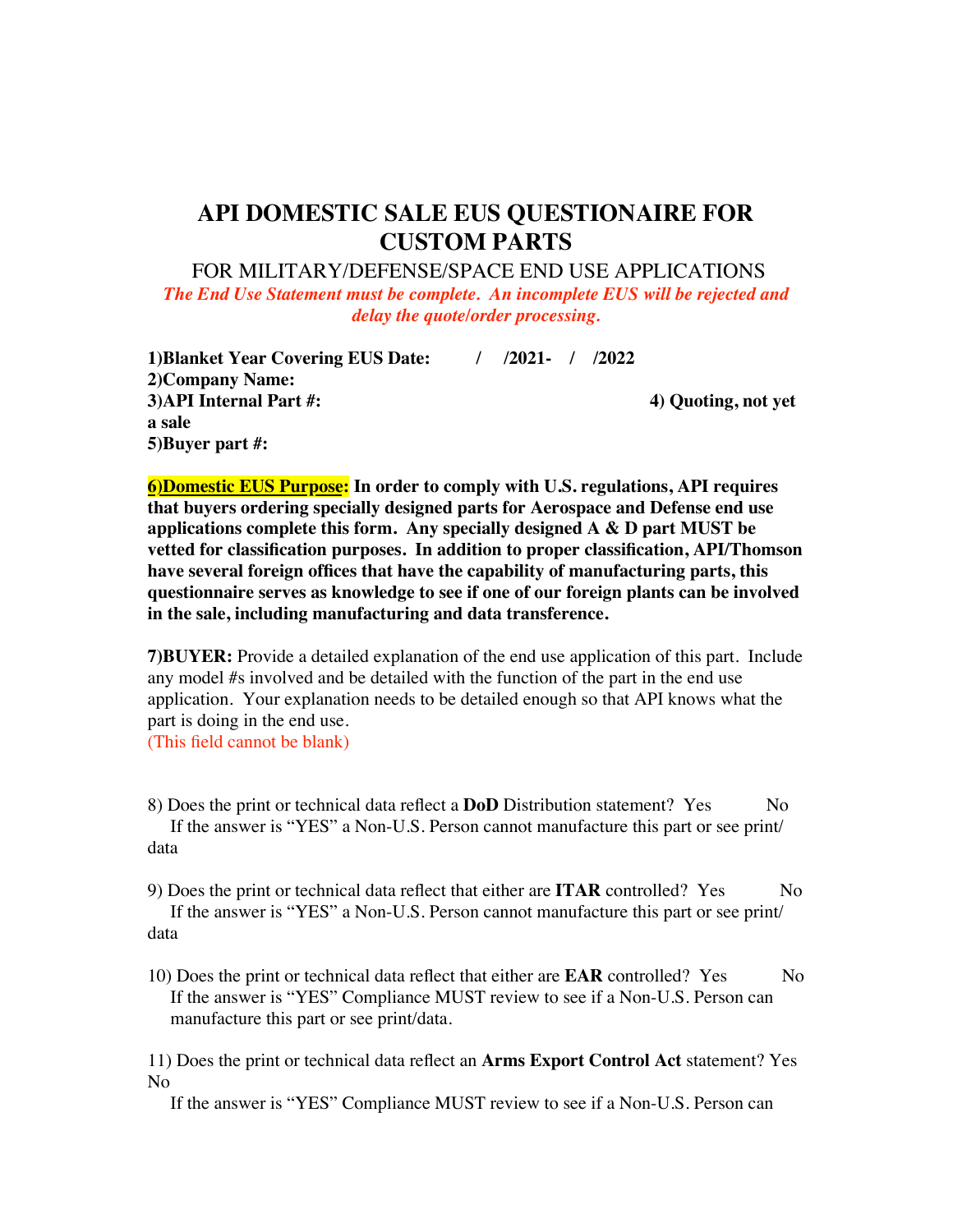manufacture this part or see print/data.

12) Can this part be manufactured outside of the U.S by a Non-U.S. Person? Yes No

13) Can technical data be seen by or transferred to a Non-U.S. Person? Yes No

14) Will this part eventually export out of the US? Yes No

15) I confirm that this part will not be exported, re-exported/re-transferred to any of the following sanctioned countries: Cuba, Iran, North Korea, Sudan, Syria or Venezuela **Initial here**:

16) If the part is modified and the prints or data have control statements, the part will be controlled under ITAR or EAR and the classification must be reflected below:

The ITAR or ECCN classification number **MUST** be listed here to complete this form ITAR#:  $ECCN#$ :

17) This sale with API is domestic only. Should the purchaser export, re-export or re-transfer the part(s) after this sale, the purchaser is considered the U.S. Principal Party in Interest (USPPI)/ Exporter of Record and responsible to ensure they comply with U.S. export controls and economic sanction regulations, including but not limited to the following:

 Screening all parties to this transaction to ensure you are not selling to a sanctioned/denied party

Country of Origin determination

 $\mathcal{L}_\text{max}$  and  $\mathcal{L}_\text{max}$  and  $\mathcal{L}_\text{max}$  and  $\mathcal{L}_\text{max}$ 

HTS Classification

 $\mathcal{L}_\text{max}$  and  $\mathcal{L}_\text{max}$ 

Vetting end use applications to determine if an export license is required prior to export.

## **YOU ARE REQUIRED TO NOTIFY API IF AN ITAR/ECCN CLASSIFIED PART IS EXPORTING, REEXPORTING OR RETRANSFERRING TO ANY PARTY NOT REFLECTED ON THIS EUS STATEMENT.**

Depending on the nature of the product (end-use application, end-user and country of destination), U.S. export controls may restrict the export or re-export of this part. Export controls may also require you to obtain a DDTC or BIS license prior to exporting or re-exporting the product. Failure to comply with U.S. export control regulations may result in serious consequences including severe fines, loss of export/import privileges, imprisonment, or inclusion on the U.S. governments list of "denied parties".

**I hereby certify that I have read this document and that the above statements are accurate. I am aware of my responsibilities should my company export, re-export, or re-transfer the parts that are being purchased through API.**